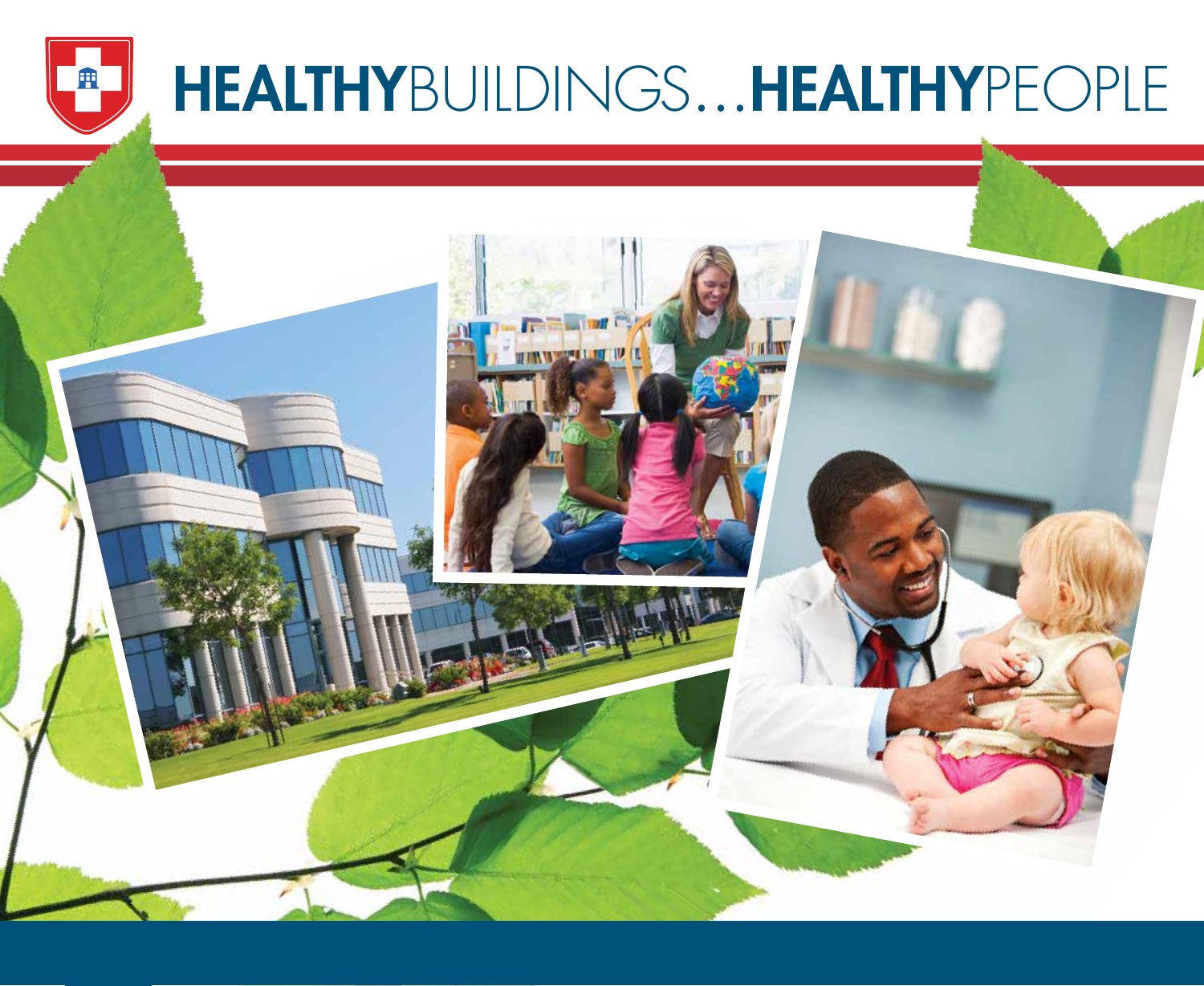

# WHAT IS **IMPORTANT NOW?**

## QUANTIFYING SURFACE HYGIENE is POWERFUL INFORMATION

"Infectious diseases travel on the floor, it's their super highway."

– Mark Warner, Infectious Disease Specialist



WHAT IS IMPORTANT?

"Grout is raw cement, it doesn't belong in RESTROOMS!"

– Bernie Frank, Founder of American Cleaning Sciences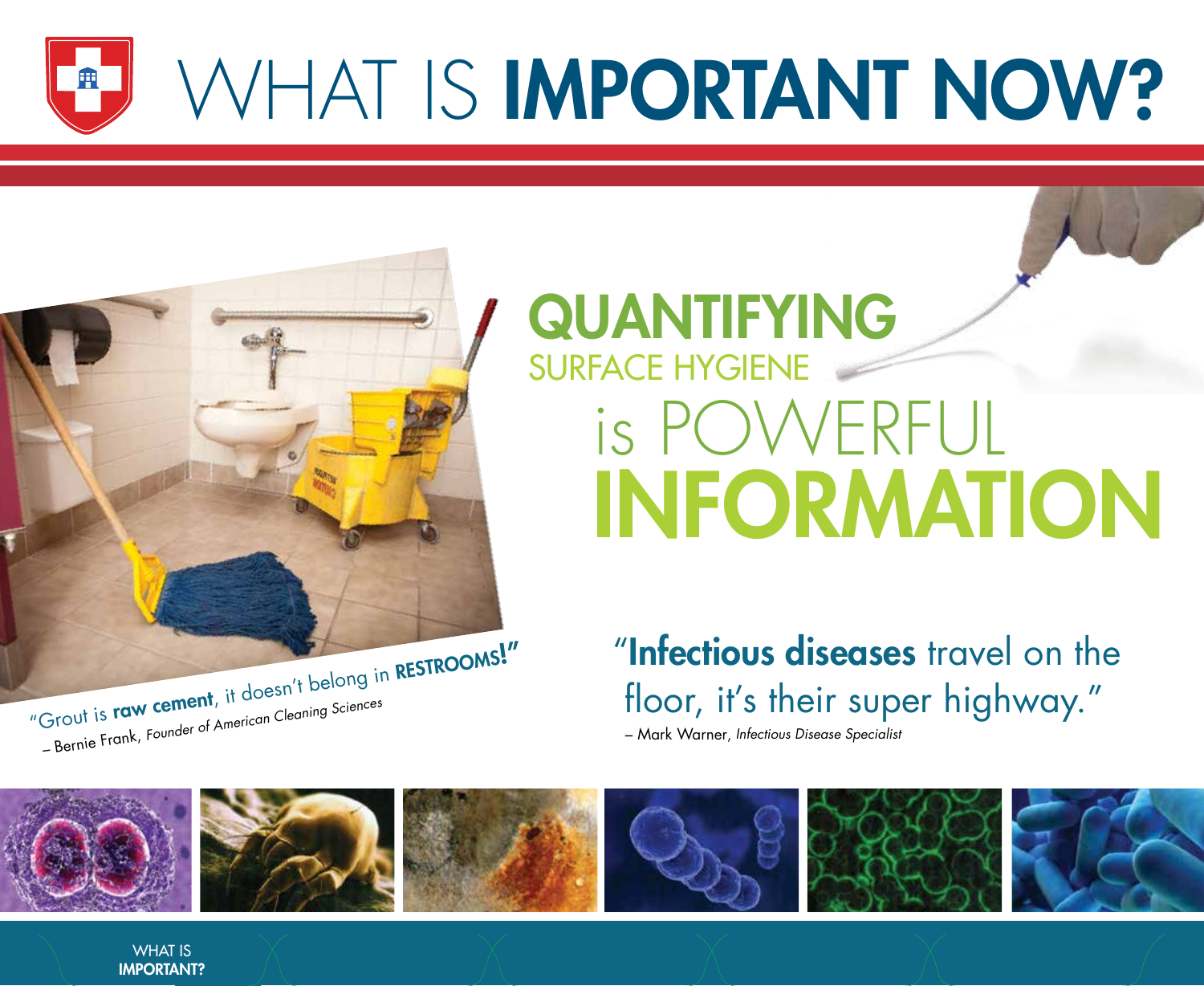

# WHAT IS COSTING YOU MONEY?



"Allergic symptoms or asthma are triggered by mold, dust mites, odors, fumes and viruses."

– American Lung Association



WHAT IS COSTING YOU MONEY?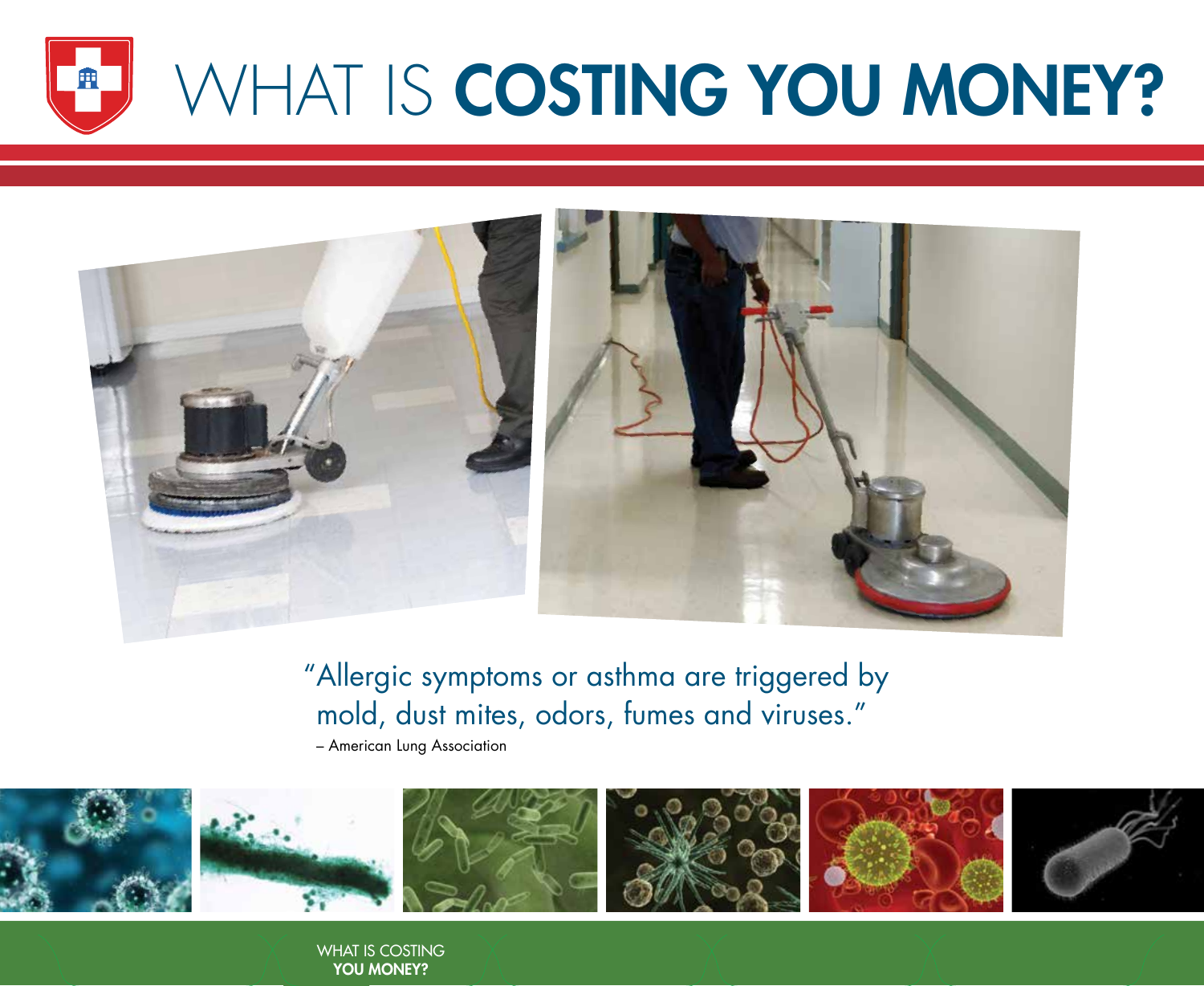

### WHAT DO THESE ROOMS HAVE IN COMMON?



The CDC reports nearly two million patients contract secondary infections during hospital stays each year. Over **90,000 people died last year from hospital-acquired infections.** 

> HOSPITAL–ACQUIRED **INFECTIONS**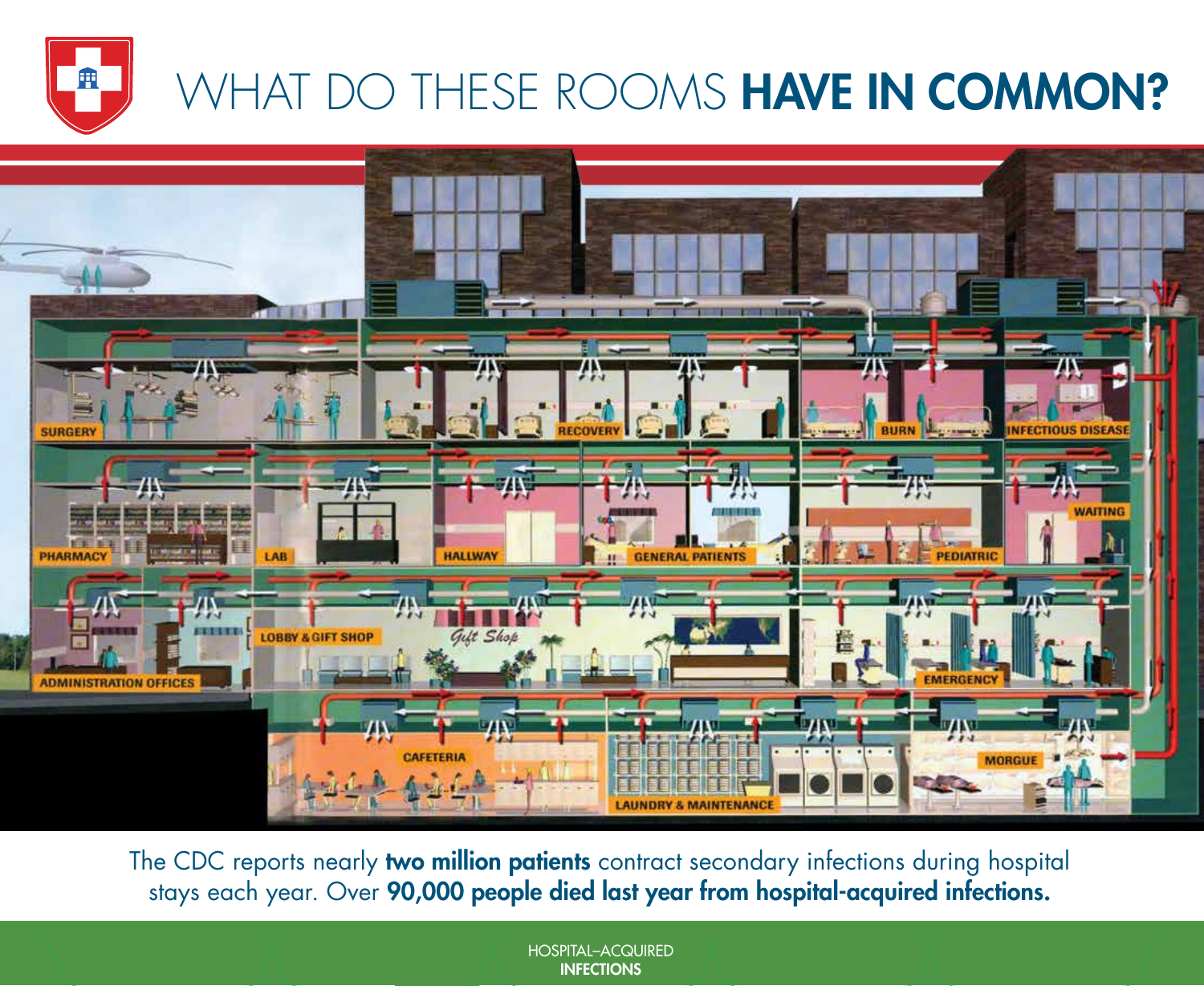

#### **HEALTHY**

- ∙ Antimicrobial **Properties**
- ∙ Cleaner Air

#### DURABLE

- ∙ Chemical Resistant
- No Stripping, Buffing or Burnishing

### SAFE

∙ High Slip Resistance

∙ Reduces Cross **Contamination** 

### ECO-FRIENDLY

- ∙ Zero VOC's
- ∙ Sustainable







"While green has an intense but limited focus on reducing negative impacts on health and the environment, sustainability goes far beyond this."

– Steve Ashkin, Executive Director, Green Cleaning Network

PRODUCTS & **PROCESSES**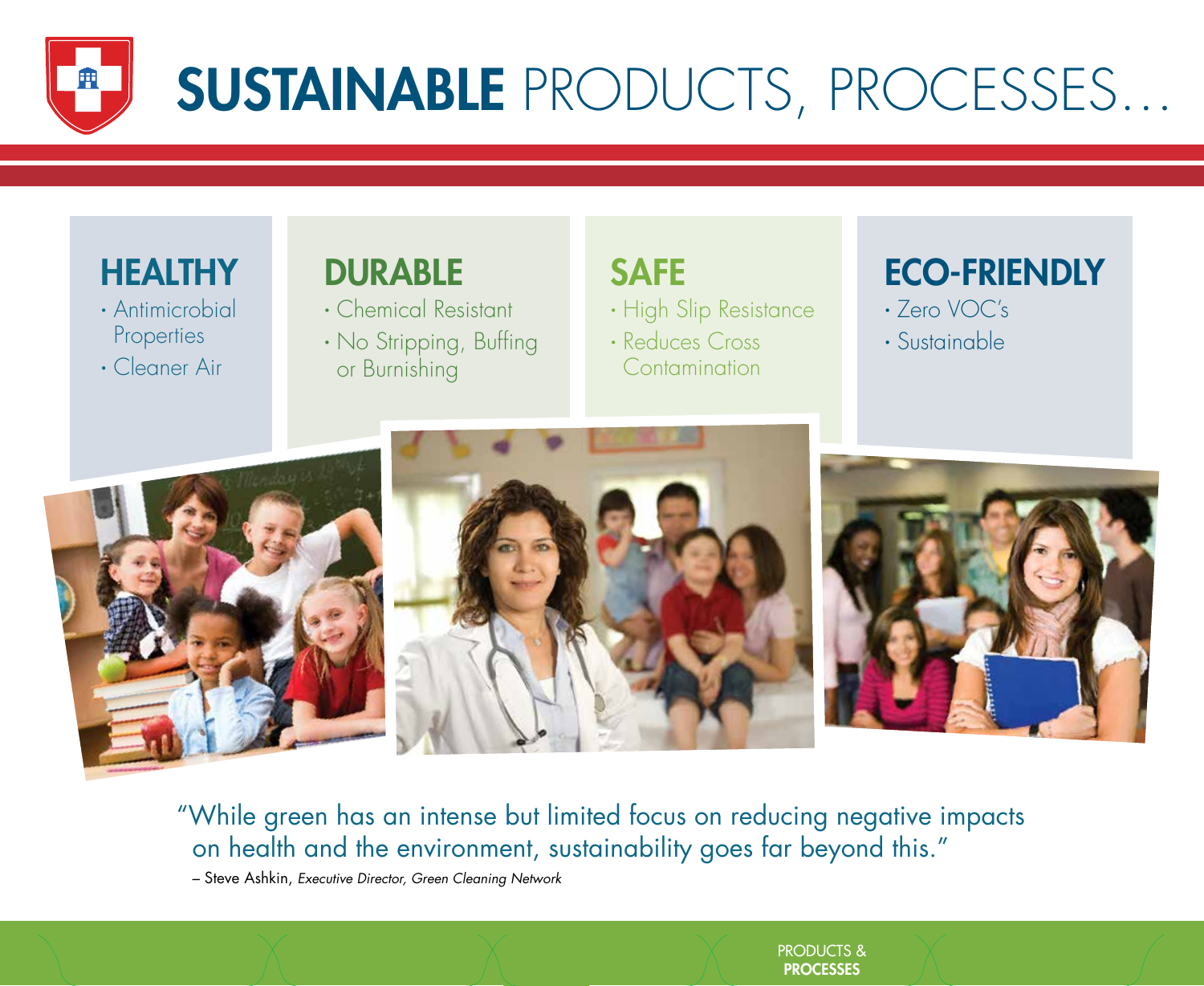# SUSTAINABLE COST SAVINGS

2 AB SIZE T, A BANK TO ABS TO ABS THE THE SIZE TO ABS TO ABS THE THE

|                                                                                           |                          |                               |                               | Savings Calculator (Compared to traditional wax) |                                                                          |                      |
|-------------------------------------------------------------------------------------------|--------------------------|-------------------------------|-------------------------------|--------------------------------------------------|--------------------------------------------------------------------------|----------------------|
| *** Production rates based on the recommendations for cleaning and maintenance by ISSA*** |                          |                               |                               |                                                  |                                                                          |                      |
| Variables:<br>Square feet:<br>Weeks per year:<br>Hourly wage of workers:                  | 100,000<br>52<br>\$17.00 |                               |                               | 100,000 Square Foot Building                     |                                                                          |                      |
| Cost for initial sealer/polish (per sq. ft.):                                             | \$0.00                   |                               |                               |                                                  |                                                                          |                      |
| Cost for initial application:                                                             | \$1.75                   |                               |                               |                                                  |                                                                          |                      |
| Today's cost for out-year rejuvination:                                                   | \$0.65                   |                               |                               |                                                  |                                                                          |                      |
| Annual inflation rate                                                                     | 3%                       |                               |                               |                                                  | (Inflation wouldn't kick in until the second reapplication after year 6) |                      |
|                                                                                           |                          | <b>ANNUAL COMPARISON</b>      |                               |                                                  |                                                                          |                      |
| Costs for wax and polish                                                                  | <b>Frequency per</b>     | <b>Minutes per</b>            | <b>Minutes per</b><br>1000 sf | Cost per sq. ft.<br>per year                     |                                                                          | Annual person        |
|                                                                                           | year                     | 1000 sf                       | (W)                           | (Y)                                              | <b>Total annual cost</b>                                                 | hours                |
| Dust mopping (every day)                                                                  | 365                      | 8                             | 2,920                         | \$0.83                                           | \$82,733                                                                 | 4,867                |
| Spot mopping (every day)                                                                  | 365                      | 8                             | 2,920                         | \$0.83                                           | \$82,733                                                                 | 4,867                |
| Wet mopping (3 times a week)                                                              | 156                      | 45                            | 7,020                         | \$1.99                                           | \$198,900                                                                | 11,700               |
| Spray buffing/burnish (175 rpm buffer)                                                    | 156                      | 48                            | 7,488                         | \$2.12                                           | \$212,160                                                                | 12,480               |
| Top-scrub/recoat 2X year, med soil floor                                                  | $\overline{2}$           | 150                           | 300                           | \$0.09                                           | \$8,500                                                                  | 500                  |
| Strip wax/recoat 5 coats (once a year)                                                    | $\mathbf{1}$             | 300                           | 300                           | \$0.09                                           | \$8,500                                                                  | 500                  |
| Chemical cost (cleaning supplies, stripper, wax)                                          |                          |                               |                               | \$0.04                                           | \$4,000                                                                  |                      |
| TOTAL COST FOR MAINTAINING WAXED FLOORS                                                   |                          |                               | 20,948                        | \$5.98                                           | \$597,527                                                                | 34,913               |
| <b>Costs for ETS HEALTH</b>                                                               | <b>Frequency per</b>     | <b>Minutes per</b><br>1000 sf | <b>Minutes per</b><br>1000 sf | Cost per sq. ft.<br>per year                     |                                                                          | <b>Annual person</b> |
| Dust mopping (every day)                                                                  | year<br>365              | 8                             | (W)<br>2,920                  | (Y)<br>\$0.83                                    | <b>Total annual cost</b><br>\$82,733                                     | hours<br>4,867       |
| Spot mopping (every day)                                                                  | 365                      | 8                             | 2,920                         | \$0.83                                           | \$82,733                                                                 | 4,867                |
| Wet mopping (3 times a week)                                                              | 156                      | 45                            | 7,020                         | \$1.99                                           | \$198,900                                                                | 11,700               |
| Spray buffing/burnish (175 rpm buffer)                                                    | $\Omega$                 | $\Omega$                      | $\overline{0}$                | \$0.00                                           | \$0                                                                      | $\Omega$             |
| Top-scrub/re-coat                                                                         |                          |                               |                               |                                                  |                                                                          |                      |
| Strip/wax/recoat (once a year)                                                            |                          |                               |                               |                                                  |                                                                          |                      |
| Chemical cost (cleaning supplies)                                                         |                          |                               |                               | 0.02                                             | \$2,000                                                                  |                      |
| <b>TOTAL COSTS</b>                                                                        |                          |                               | 12,860                        | \$3.66                                           | \$366,367                                                                | 21,433               |
|                                                                                           |                          | <b>Annual Savings</b>         | 8,088                         | \$2.31                                           | \$231,160                                                                | 13,480               |
|                                                                                           |                          | <b>Percent savings</b>        | 39%                           | 39%                                              | 39%                                                                      | 39%                  |
| <b>CUMULATIVE COMPARISON</b>                                                              |                          |                               |                               | <b>ETS HEALTH</b>                                |                                                                          |                      |
|                                                                                           | Wax                      |                               |                               |                                                  | <b>Cumulative</b>                                                        | Time<br>Cumulative   |
|                                                                                           | Annual                   | Cumulative                    | Annual                        | <b>Cumulative</b>                                | dollar savings                                                           | hour savings         |
|                                                                                           | \$0                      |                               | \$175,000                     |                                                  |                                                                          |                      |
| Initial application<br>Year 1 maintenance                                                 | \$597,527                | \$597,527                     | \$366,367                     | \$541,367                                        | \$56,160                                                                 | 13,480               |
| Year 2 maintenance                                                                        | \$615,452                |                               | \$377,358                     | \$918,724                                        | \$294,255                                                                | 26,960               |
|                                                                                           | \$633,916                | \$1,212,979<br>\$1,846,895    | \$388,678                     | \$1,307,403                                      | \$539,492                                                                | 40,440               |
|                                                                                           |                          |                               |                               |                                                  |                                                                          |                      |
| Year 3 maintenance                                                                        |                          |                               |                               |                                                  |                                                                          |                      |
| reapplication $($.65/sf)$                                                                 |                          |                               | \$65,000                      | \$1,372,403                                      |                                                                          |                      |
| Year 4 maintenance<br>Year 22 maintenance                                                 | \$652,934<br>\$1,017.249 | \$2,499,829<br>\$17,394,389   | \$400,339<br>\$629.503        | \$1,772,741<br>\$11,542,199                      | \$727,087<br>\$5,852,190                                                 | 53,920<br>292,160    |

After the initial application of ETS 180, we experienced a positive return on our investment within10 months."

– Joe Ahner, Facilities Operations Manager, Mille Lacs County, MN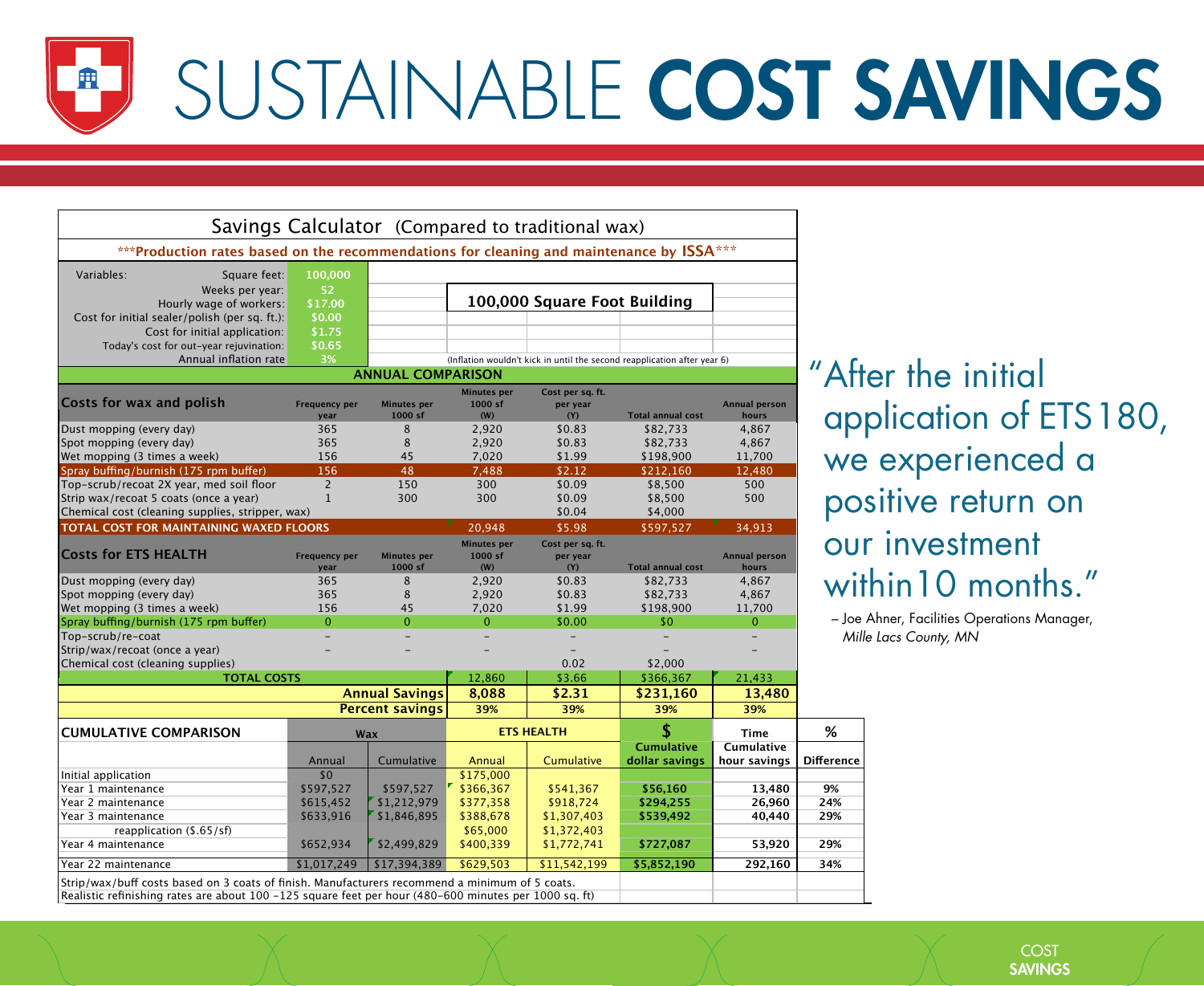### OUR CLIENTS SAY IT BEST 盙



"Riverwood Healthcare has saved labor and time by taking advantage of ETS Health's experience and installation of their ETS 180 floor coating."

– Jeff Bare, Facilities Manager, Riverwood Healthcare

OUR CLIENTS SAY IT BEST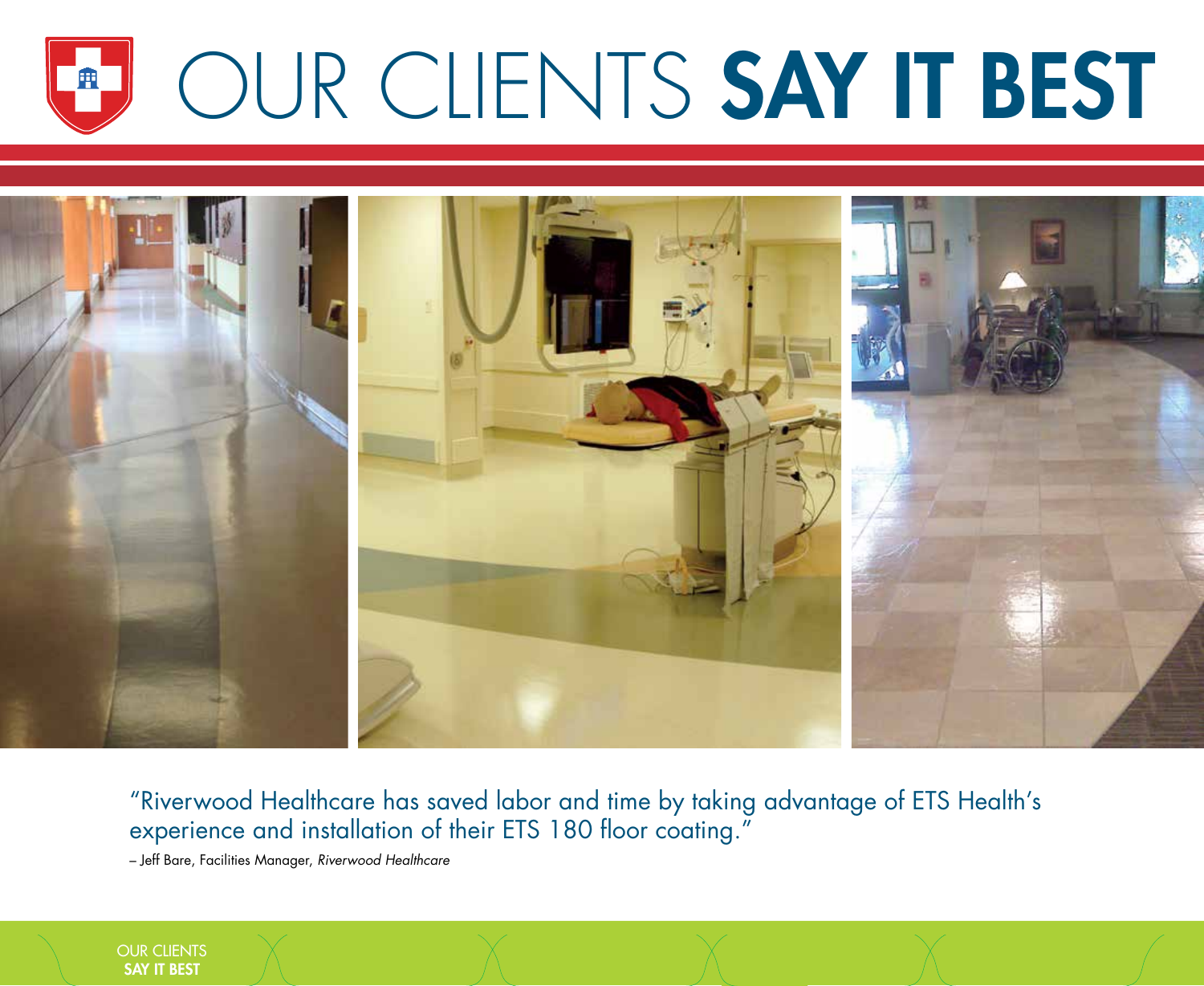### OUR CLIENTS SAY IT BEST 盙







"I am a frm believer in the ETS 180 floor coating and would recommend every school district to install it."

– Bryan Brown, Facilities Director, St. Cloud School District

OUR CLIENTS SAY IT BEST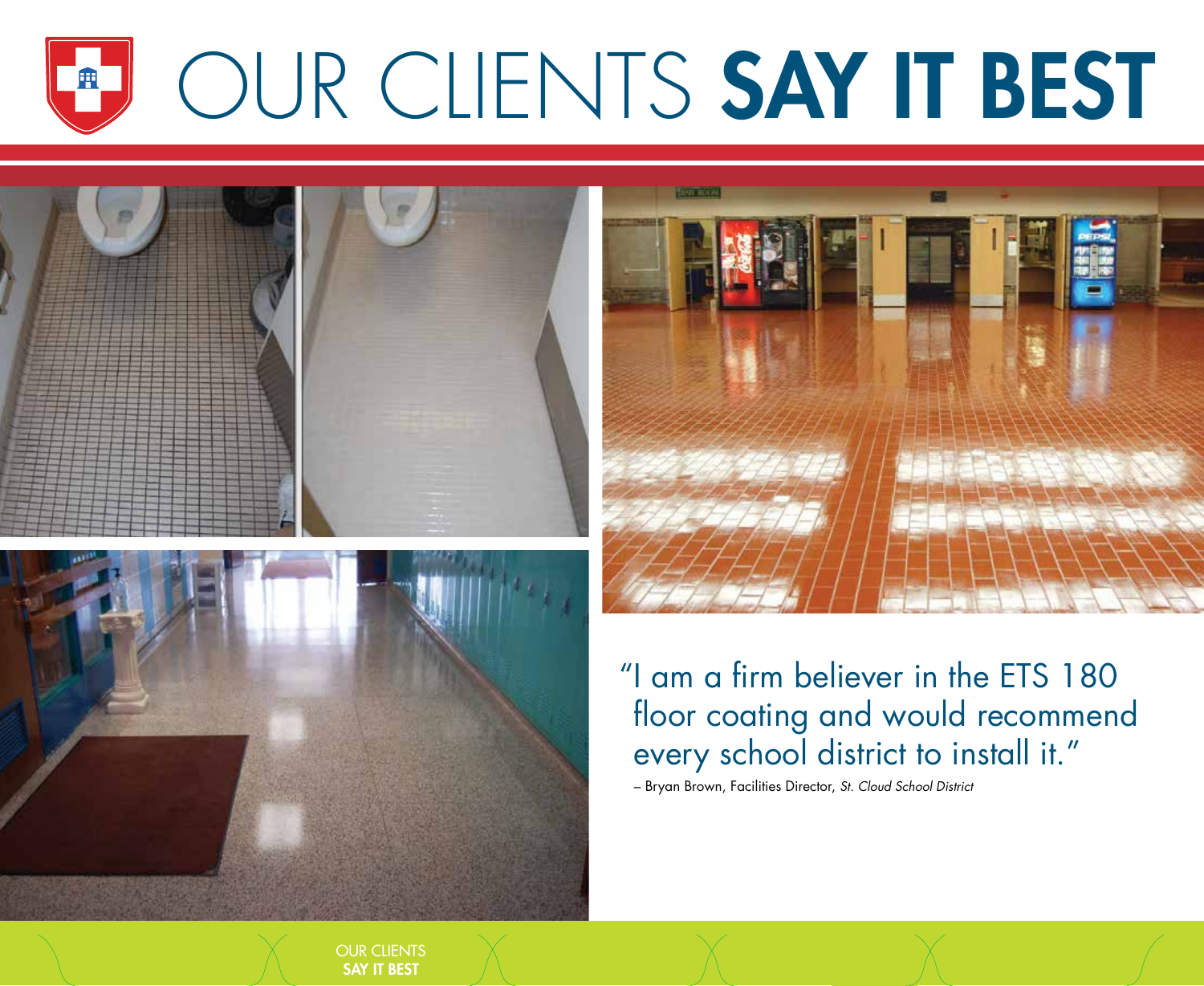

# WHAT'S NEXT?



WHAT'S NEXT?